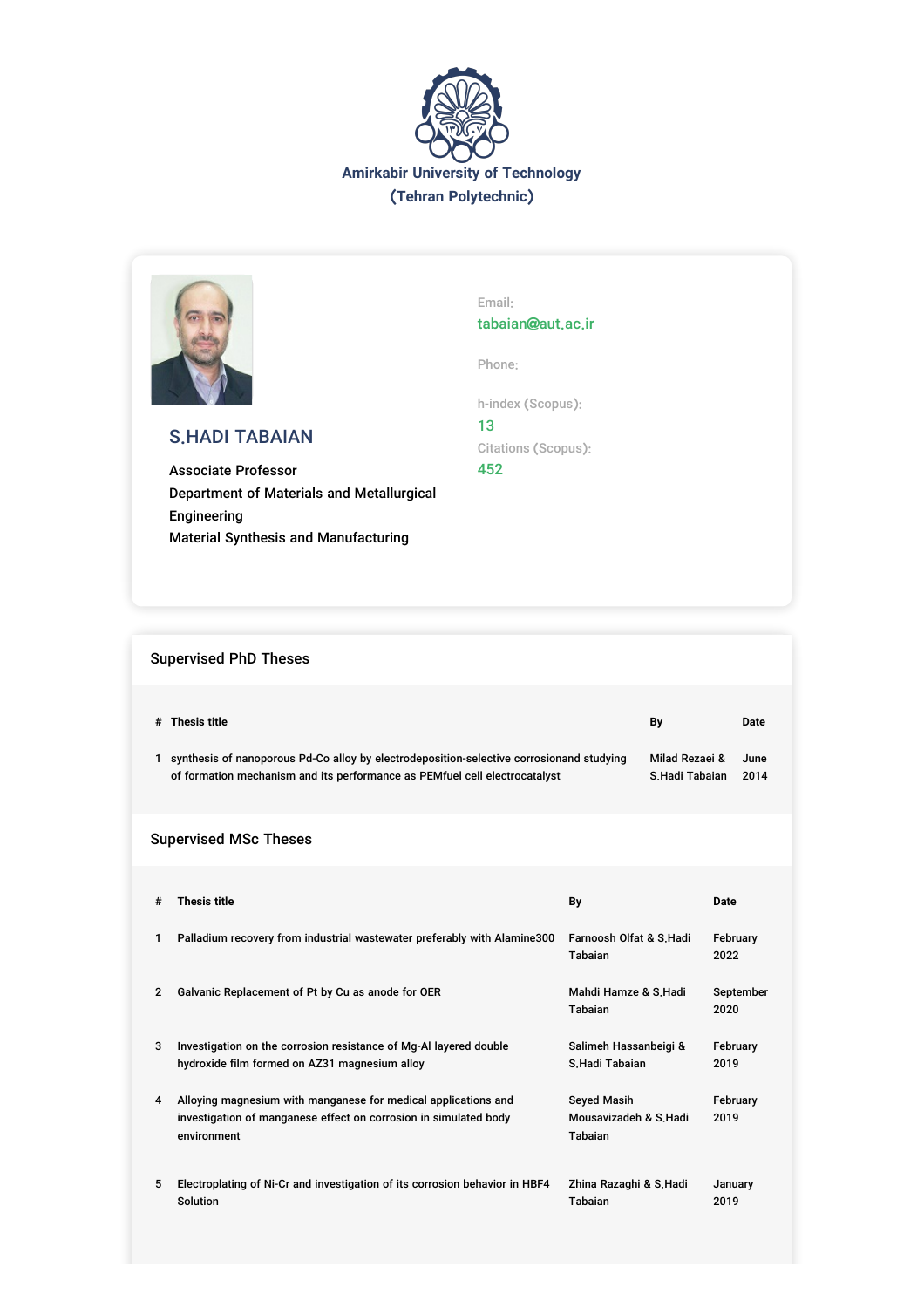| 6  | Study of The effects of adding zirconium to magnesium based alloy for use<br>as implants and investigation of corrosion properties in simulated body<br>environment        | <b>Seyed Mohammad</b><br>Hossein Mousavian &<br>S.Hadi Tabaian | December<br>2018       |
|----|----------------------------------------------------------------------------------------------------------------------------------------------------------------------------|----------------------------------------------------------------|------------------------|
| 7  | Purification of strontium carbonate by chemical solution                                                                                                                   | Hamed Daneshgarnejad &<br>S.Hadi Tabaian                       | October<br>2018        |
| 8  | Corrosion of anodized titanium in saliva                                                                                                                                   | Maryam Ebrahimpour &<br>S.Hadi Tabaian                         | February<br>2018       |
| 9  | Electrodeposition of Pt and anode electrode and Investigation of<br>electrochemical properties                                                                             | Nooshin Goodarzi &<br>S.Hadi Tabaian                           | February<br>2018       |
| 10 | Hydrometallurgical recopery of strontium compounds from sorkhe mine                                                                                                        | Seyed Mohammad Saleh<br>Ameri & S.Hadi Tabaian                 | <b>July 2017</b>       |
| 11 | Electrodeposition of Pt-Pd nanoparticles as anode of biosensors                                                                                                            | Shamim Pourrahimi<br>Seyghalani & S.Hadi<br>Tabaian            | January<br>2017        |
|    | 12 Plating of Nanostructured HA on magnesium Alloy and Corrosion<br>Investigation in Simulated Body Fluid                                                                  | Ali Gitiara & S.Hadi<br>Tabaian                                | <b>October</b><br>2016 |
|    | 13 Synthesis of platinum nanostructure by galvanic replacement of nickel and<br>investigation of its electrocatalitical behaviours                                         | Hesam Abdolahi & S.Hadi<br>Tabaian                             | <b>July 2016</b>       |
|    | 14 comparison of photoanodic behavior of nano size TiO2 produced by<br>different method on steel cathodic protection                                                       | Sayid Mohammad Ali<br>Tayebzadeh & S.Hadi<br>Tabaian           | October<br>2014        |
|    | 15 Technical-Economic optimization of the corrosion management in the<br>refinery industry                                                                                 | Aliasghar Bayat & S.Hadi<br>Tabaian                            | October<br>2014        |
|    | 16 Production of TiO2-based electrocatalyst for fuel cell and its<br>characterization                                                                                      | Maryam Khatibi Aghda &<br>S.Hadi Tabaian                       | <b>July 2014</b>       |
| 17 | Preparation of Pt/Ni-Co Coating by Pulse Electrodepositon Method &<br>Investigation on the Kinetics of Methanol Electrooxidation Reaction on this<br>layer                 | Soheila Shahsavan Toqan<br>& S.Hadi Tabaian                    | February<br>2014       |
|    | 18 Synthesis and characterization of graphen- Platinum nanocomposite<br>electrodes for methanol fuel cell application                                                      | Maryam Nikkhah Ravari &<br>S.Hadi Tabaian                      | October<br>2013        |
| 19 | Electrochemical Behavior of Co-Pt nano Particles as Electrocatalyst For<br>Using in Fuel Cell                                                                              | Saeed Maleki & S.Hadi<br>Tabaian                               | October<br>2013        |
|    | 20 Kinetics study of methanol and ethanol ethanol electrooxidation on the<br>anode consist of palladium base nanoparticles for application in direct<br>alcohol fuel cells | Mojtaba Zar & S.Hadi<br>Tabaian                                | February<br>2013       |
| 21 | synthesis and photocatalytic performance of modified TiO2                                                                                                                  | <b>Shahpar Fouladvand &amp;</b><br>S.Hadi Tabaian              | October<br>2012        |
|    | 22 TiO2 synthesis and coating by sol-gel method for the reemoval of water<br>contaminants based on photo catalytic property                                                | Hadi Sohrabi & S.Hadi<br>Tabaian                               | January<br>2012        |
|    | 23 prduction of                                                                                                                                                            | Salar Sedighi & S.Hadi<br>Tabaian                              | January<br>2012        |
|    | 24 Synthesis of                                                                                                                                                            | Reza Abbas Zadeh &<br>S.Hadi Tabaian                           | <b>June 2011</b>       |
|    | 25 bba                                                                                                                                                                     | Ali Dehghanian Nasiri &<br>S.Hadi Tabaian                      | February<br>2011       |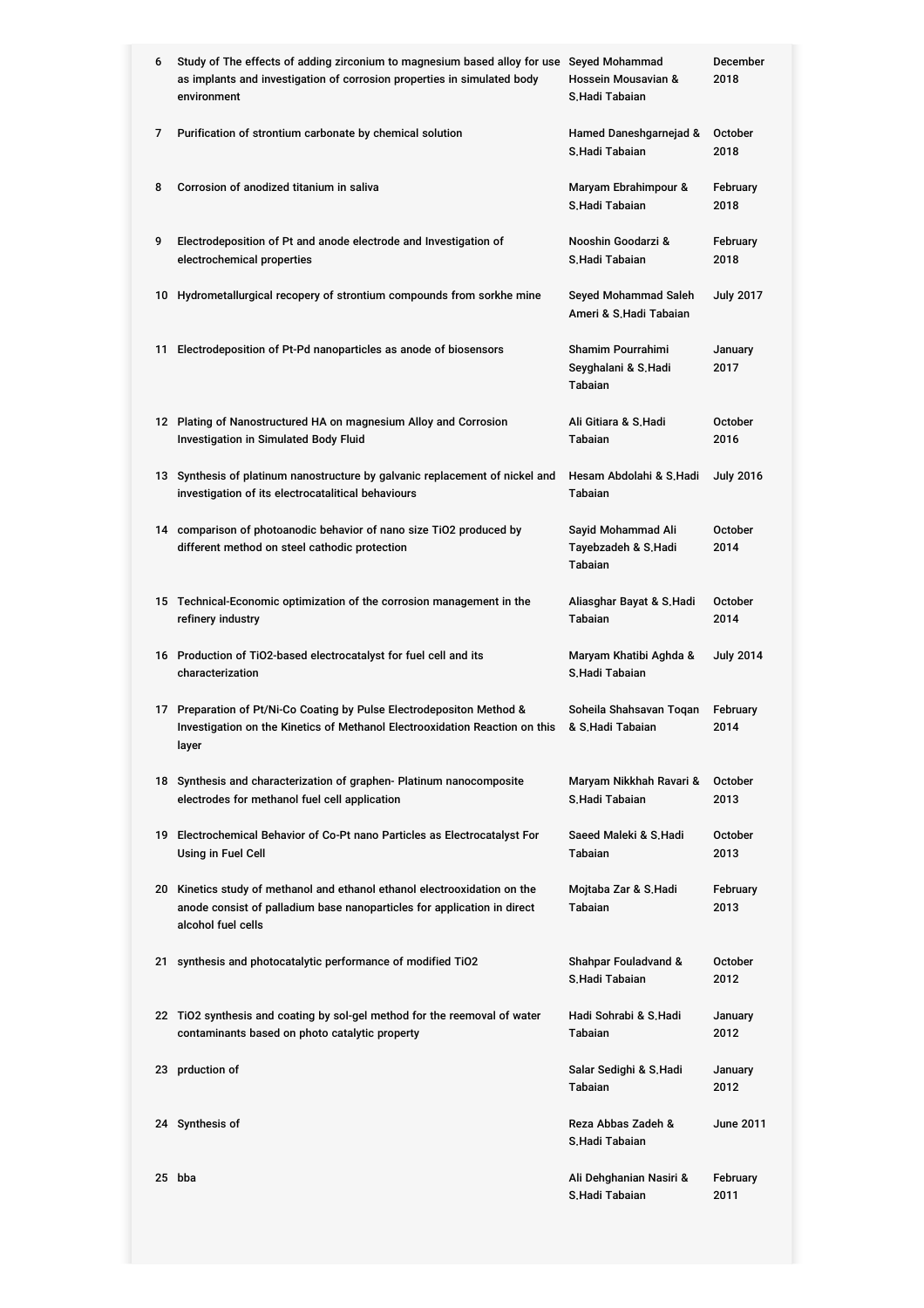|                       | 26 bbbb                                                                                                                                                                                                                                 |                                                                           | Aida Hosseinian & S.Hadi<br>Tabaian                | February<br>2011       |  |
|-----------------------|-----------------------------------------------------------------------------------------------------------------------------------------------------------------------------------------------------------------------------------------|---------------------------------------------------------------------------|----------------------------------------------------|------------------------|--|
|                       | 27 Synthesis of Conducting Polymer Nanowires in Nanoporous template                                                                                                                                                                     |                                                                           | Nafiseh Hassanzadeh<br>Yazdi & S.Hadi Tabaian      | February<br>2011       |  |
| 28                    | Thermodynamic investigation of                                                                                                                                                                                                          |                                                                           | <b>Farshid Soltanzadeh &amp;</b><br>S.Hadi Tabaian | September<br>2010      |  |
|                       | 29 Electrochemistry                                                                                                                                                                                                                     |                                                                           | Mehdi Azizkarimi & S.Hadi<br>Tabaian               | January<br>2010        |  |
|                       | 30 Fabrication Nanoporous Anodic Alumina that alternative for polymeric<br>membrane used in PEM                                                                                                                                         |                                                                           | Mahdi Mohajeri & S.Hadi<br>Tabaian                 | December<br>2009       |  |
| 31                    | Modeling and simulation of potential distribution in electrochemical cells                                                                                                                                                              | Negar Ashari Astani &<br>S.Hadi Tabaian                                   | October<br>2009                                    |                        |  |
|                       | 32 Synthesize and characterization of nano pore alumina substrate for<br>membrane productiuon                                                                                                                                           | <b>Mohammad Ahmadi</b><br>Daryakenari & S.Hadi<br>Tabaian                 | February<br>2009                                   |                        |  |
|                       | 33 separation of Zirconium and Hafnium by Electrical Field using Liquid<br>Membrane                                                                                                                                                     |                                                                           | Hamed Shokri & S.Hadi<br>Tabaian                   | <b>October</b><br>2008 |  |
|                       | 34 PREPARATION OF MEMBRANE AND FABRICATION OF METAL NANOWIRE<br>BY ELECTRODEPOSITION PROCESS                                                                                                                                            |                                                                           | Younes Etemad & S.Hadi<br>Tabaian                  | April 2008             |  |
|                       | 35 Ni AND Co SEPARATION IN AQEOUS MEDIA BY INSERTION ELECTRICAL<br><b>FIELD</b>                                                                                                                                                         | Maedeh Ali Tabar &<br>S.Hadi Tabaian                                      | April 2008                                         |                        |  |
|                       | 36 EVALUATION OF EFFECTIVE PARAMETERS ON THE NANO-SCALE<br>PROUSITY OF ALUMINA MEMBRANE FOR COBALT NANOWIRE<br><b>ELECTRODEPOSITION</b>                                                                                                 |                                                                           | <b>Mohammad Hosein</b><br>Rahimi & S.Hadi Tabaian  | March<br>2008          |  |
|                       | 37 STUDY ON THE EFFECT OF VARIOUS FACTORS ON THE RECOVERY OF<br>COBALT FROM FSX-414 SUPERALLOY SCRAP WITH REVERSE PULSE<br><b>METHOD</b>                                                                                                | Ashraf Ghandchi & S.Hadi<br>Tabaian                                       | <b>July 2007</b>                                   |                        |  |
|                       | 38 CONCUMENT MECHANO CHEMICAL REDUCTION OF COPPER, ZINC AND<br><b>IEAD OXIDES</b>                                                                                                                                                       |                                                                           | Iman Farah Bakhsh &<br>S.Hadi Tabaian              | December<br>2006       |  |
| <b>Books</b>          |                                                                                                                                                                                                                                         |                                                                           |                                                    |                        |  |
|                       | # Title                                                                                                                                                                                                                                 | Author(s)                                                                 | <b>Publisher</b><br>country<br>date                | publication version    |  |
|                       | <b>Portal Records</b>                                                                                                                                                                                                                   |                                                                           |                                                    |                        |  |
|                       | 1 Chemical Thermodynamics of Materials,<br>Macroscopic and Microscopic Aspects                                                                                                                                                          | Davoud Fatmehsari Haghshenas,<br>S.Hadi Tabaian, Mohammadreza Gha-<br>Ani | Iran (Islamic June 2012 1<br>Republic of)          |                        |  |
| <b>Journal Papers</b> |                                                                                                                                                                                                                                         |                                                                           |                                                    |                        |  |
| 1                     | <b>Portal Records</b><br>Seyed Mohammad Hossein Mousavian, S.Hadi Tabaian, "The effect of anodizing electrolyte composition on<br>electrochemical properties of anodized magnesium", ANTI-CORROSION METHODS AND MATERIALS, January 2022 |                                                                           |                                                    |                        |  |
|                       | Vol. 69, Num. 2, Page 194-203, January 2022,                                                                                                                                                                                            |                                                                           |                                                    |                        |  |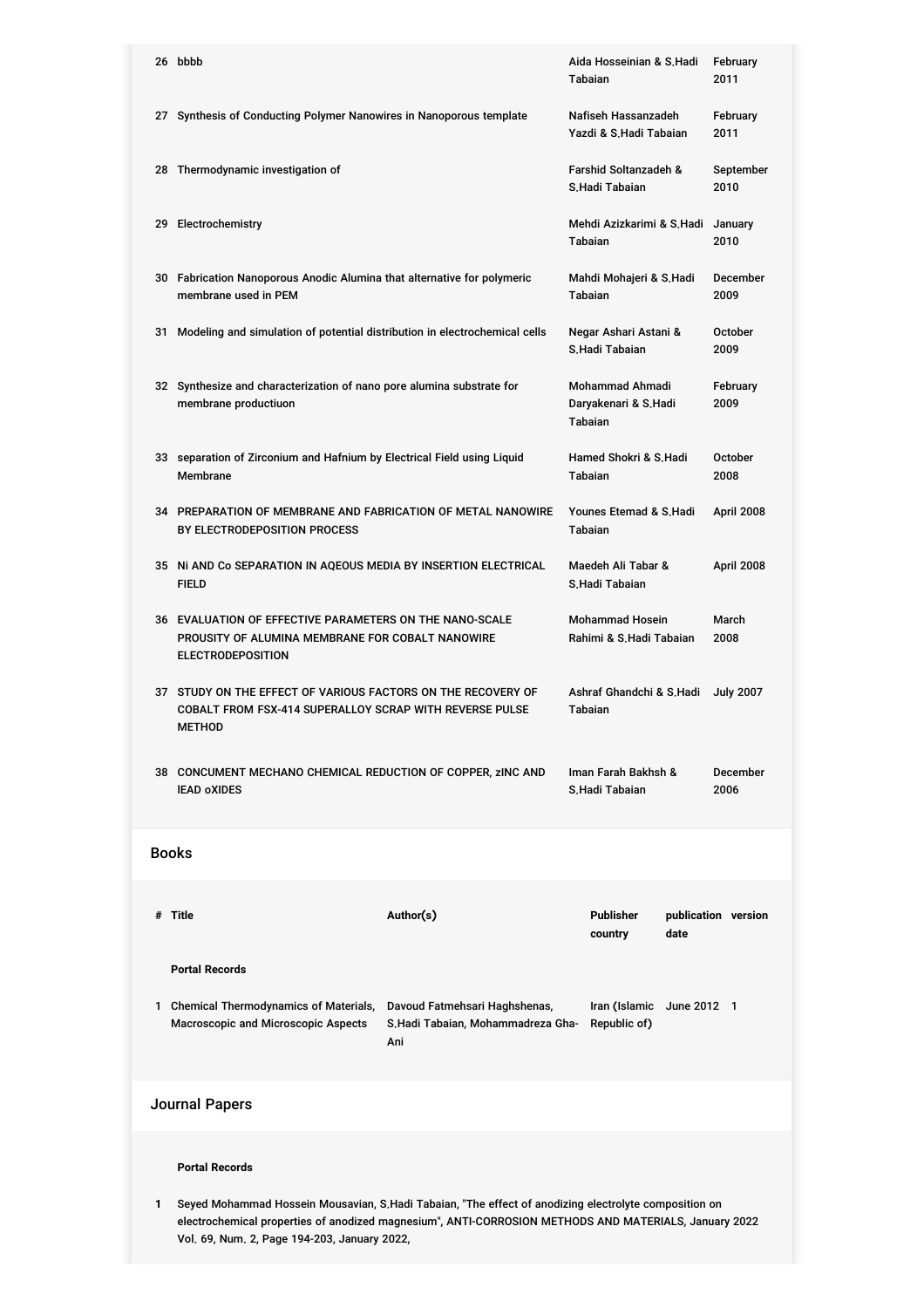- **2** Negin Hajsafari, Zhina Razaghi, S.Hadi Tabaian, "Electrochemical study and molecular dynamics (MD) simulation of aluminum in the presence of garlic extract as a green inhibitor", JOURNAL OF MOLECULAR LIQUIDS, May 2021 Vol. 336, Num. 0, Page 116386-116386, May 2021,
- **3** Milad Johari, S.Hadi Tabaian, Shahaboddin Saeedi, "Microstructural Characterization and Investigation on Corrosion Properties of Mg?Zn?RE?Ca Alloy as a Possible Biomedical Implant", METALS AND MATERIALS INTERNATIONAL, March 2021 Vol. ., Num. 0, Page 0-0, March 2021,
- **4** Ali Gitiara, S.Hadi Tabaian, "Corrosion Behavior of Mg–Zn–Ca–Mn Alloy Coated with Nano-hydroxyapatite by Cyclic Voltammetry Method", Journal Of Bio- And Tribo-corrosion, February 2021 Vol. 7, Num. 0, Page 45-0, February 2021,
- **5** Seyed Masih Mousavizadeh, S.Hadi Tabaian, "Effect of Mn Addition on Corrosion and Biocompatibility Characteristics of a New Biodegradable Mg–1Ca–2Zn–1RE Alloy", METALS AND MATERIALS INTERNATIONAL, January 2021 Vol. ., Num. 0, Page 0-0, January 2021,
- **6** Chen Chen, Boyuan Ban, Jifei Sun, Jingwei Li, Xuesong Jiang, Jian Shi, Jian Chen, Jianbo Jia, Hassan Sakiani, S.Hadi Tabaian, "Mechanism of boron removal of primary Si phases and morphology evolution of impurity phases during slow cooling solidification refining of Al-30wt.%Si alloy with Zr additions", JOURNAL OF ALLOYS AND COMPOUNDS, December 2020 Vol. 860, Num. 0, Page 158517-0, December 2020,
- **7** Seyed Mohammad Hossein Mousavian, S.Hadi Tabaian, Mohammad Hassan Badiheh Aghdam, "Effects of zirconium addition on electrochemical and mechanical properties of Mg-3Zn-1Ca-1RE alloy", ANTI-CORROSION METHODS AND MATERIALS, November 2020 Vol. 67, Num. 6, Page 0-0, November 2020,
- **8** Hassan Sakiani, S.Hadi Tabaian, Jian Chen, "Influence of Interactions between Alumina Crucible and Si-Ca-Fe Melt on B and P removal from Silicon", SEPARATION AND PURIFICATION TECHNOLOGY, September 2020 Vol. 225, Num. 0, Page 117743-0, September 2020,
- **9** Mehrad Mehdipour, S.Hadi Tabaian, Sadegh Firoozi, "Electrochemical evaluation of IrO2–Ta2O5 MWCNT coated anodes with different pretreatments of titanium substrate", JOURNAL OF THE IRANIAN CHEMICAL SOCIETY, August 2020 Vol. ., Num. 0, Page 0-0, August 2020,
- **10** Hassan Sakiani, S.Hadi Tabaian, Jian Chen, Jingwei Li, Boyuan Ban, "Investigating boron and phosphorus removal from silicon by Si-Ti and Si-Ti-Fe alloying systems", SEPARATION AND PURIFICATION TECHNOLOGY, June 2020 Vol. 250, Num. 117227, Page 0-0, June 2020,
- **11** Salimeh Hassanbeigi, S.Hadi Tabaian, Sepehr Yazdani, "Effect of Manufacturing Parameters on the Corrosion Behavior of AZ31 Coated by Mg–Al Layered Double Hydroxide", METALS AND MATERIALS INTERNATIONAL, March 2020 Vol. 0, Num. 0, Page 0-0, March 2020,
- **12** Mehrad Mehdipour, S.Hadi Tabaian, Sadegh Firoozi, "Anodic electrodeposition of ligand-free iridium oxide on titanium with high mass loading and study of electrochemical treatments", JOURNAL OF ELECTROANALYTICAL CHEMISTRY, February 2020 Vol. 858, Num. 0, Page 113831-113837, February 2020,
- **13** Zhina Razaghi, Milad Rezaei, S.Hadi Tabaian, "Electrochemical noise and impedance study on the corrosion of electroplated Ni-Cr coatings in HBF4 aqueous solution", JOURNAL OF ELECTROANALYTICAL CHEMISTRY, February 2020 Vol. 859, Num. 113838, Page 1-12, February 2020,
- **14** Hassan Sakiani, S.Hadi Tabaian, Jian Chen, "Effect of calcium addition on the silicon purification in the presence of low concentration of iron", JOURNAL OF ALLOYS AND COMPOUNDS, February 2020 Vol. 830, Num. 0, Page 0-0, February 2020,
- **15** Hassanali Rasouli, S.Hadi Tabaian, Milad Rezaei, "Galvanic replacement of Ni thin film in Pt(IV) + Pd(II) solutions and evaluation of structure and electrocatalytic features of the synthesized nanostructures", MATERIALS CHEMISTRY AND PHYSICS, October 2019 Vol. 239, Num. 0, Page 1-10, October 2019,
- **16** Zahra Mahmoudi, S.Hadi Tabaian, Hamid Reza Rezaie, Farzad Mahboubi, Mariyam Jameelah Ghazali, "Synthesis of Ti2AlC & Ti3AlC2 MAX phases by Arc-PVD using Ti–Al target in C2H2/Ar gas mixture and subsequent annealing", CERAMICS INTERNATIONAL, October 2019 Vol. 46, Num. 4, Page 4968-4975, October 2019,
- **17** Shamim Pourrahimi Seyghalani, Milad Rezaei, S.Hadi Tabaian, "Electrochemical investigation of Pt–Pd nanoparticles formation–reduction kinetics and nucleation mechanisms", JOURNAL OF APPLIED ELECTROCHEMISTRY, September 2019 Vol. 49, Num. 11, Page 1143-1155, September 2019,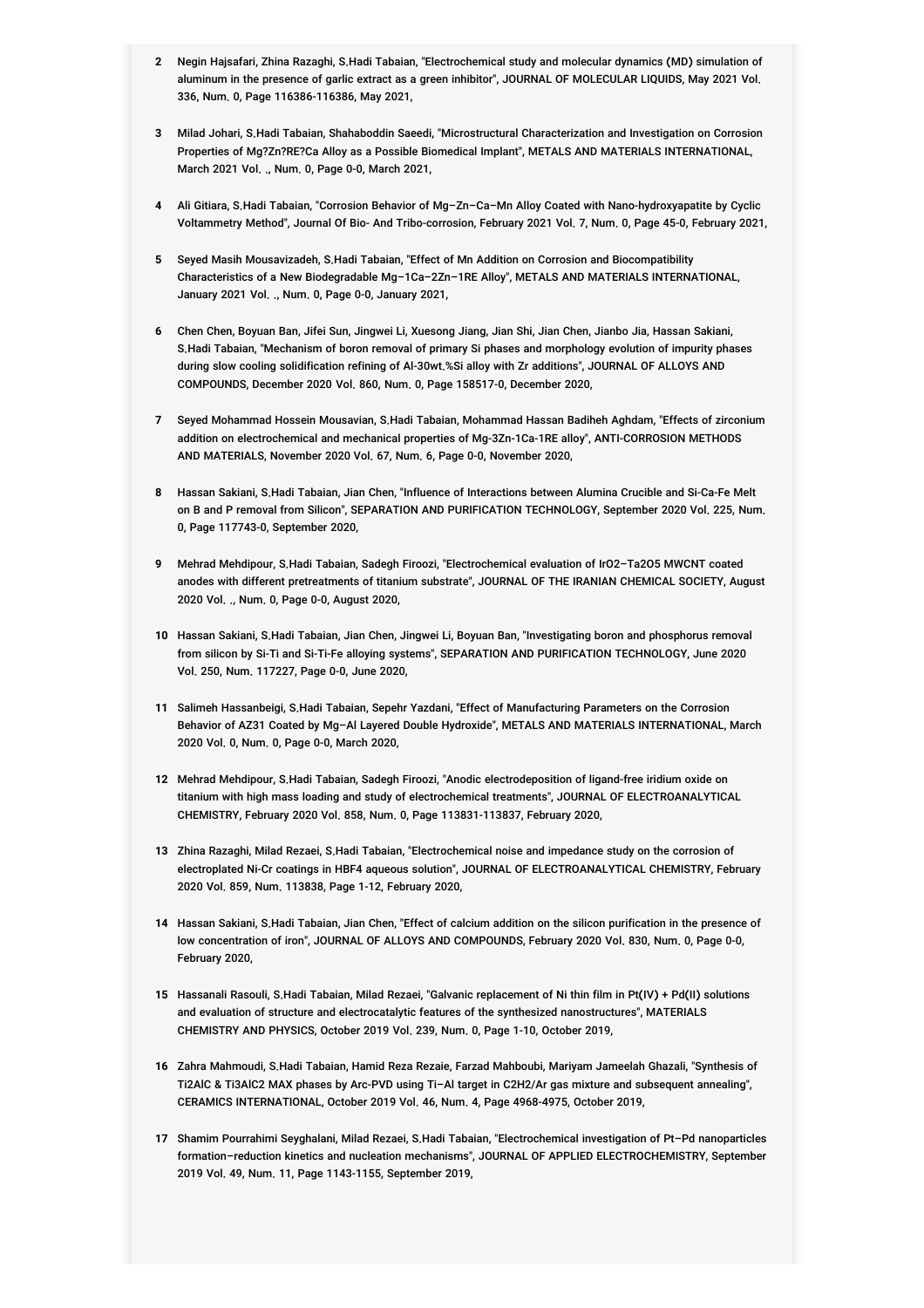- **18** Mojtaba Zar, S.Hadi Tabaian, Hamid Omidvar, Ali Saberi Mehr, Ghader Hosseinzadeh, "Kinetic Study of Ethanol and Methanol Electro-oxidation on Pd-vulcan XC-72R/Cu Electrocatalyst in Alkaline Media", Journal of Nanostructures, July 2019 Vol. 9, Num. 3, Page 539-546, July 2019,
- **19** Milad Johari, S.Hadi Tabaian, Shahaboddin Saeedi, "Effects of heat treatment, rolling and anodizing on corrosion behavior of Mg-Ca-Zn-RE biocompatible alloy", , June 2019 Vol. 15, Num. 40, Page 11-22, June 2019,
- **20** Mehrad Mehdipour, S.Hadi Tabaian, Sadegh Firoozi, "Effect of IrO2 crystallinity on electrocatalytic behavior of IrO2– Ta2O5/ MWCNT composite as anodes in chlor-alkali membrane cell", CERAMICS INTERNATIONAL, June 2019 Vol. -, Num. 0, Page 0-0, June 2019,
- **21** Boyuan Ban, Taotao Zhang, Jingwei Li, Xiaolong Bai, Xu Pan, Jian Chen, S.Hadi Tabaian, "Solidifcation refning of MG-Si by Al-Si alloy under rotating electromagnetic feld with varying frequencies", SEPARATION AND PURIFICATION TECHNOLOGY, April 2018 Vol. 202, Num. 0, Page 266-274, April 2018,
- **22** Hassanali Rasouli, S.Hadi Tabaian, Milad Rezaei, "Galvanic replacement of electrodeposited nickel by palladium and investigation of the electrocatalytic activity of synthesized Pd/(Ni) for hydrogen evolution and formic acid oxidation", RSC Advances, January 2016 Vol. 6, Num. 6, Page 22500-22510, January 2016,
- **23** Mohammadreza Pourfard, Karim Faez, S.Hadi Tabaian, "Unsupervised Gabor Filter-Bank Method for Characterization of the Self-Assembled Hexagonal Lattice", JOURNAL OF NANO RESEARCH, May 2015 Vol. 31, Num. 1, Page 40-61, May 2015,
- **24** Hadi Sohrabi, S.Hadi Tabaian, Hamid Omidvar, Mohammad Sajjadnejad, Mozafari, Ali Asghar, "Synthesis of Nanostructured TiO2 Coatings by Sol-Gel Method: Structural and Morphological Studies", SYNTHESIS AND REACTIVITY IN INORGANIC METAL-ORGANIC AND NANO-METAL CHEMISTRY, April 2015 Vol. 46, Num. 3, Page 414-422, April 2015,
- **25** Mehdi Azizkarimi, S.Hadi Tabaian, Dr.Bahram Rezai, "Electrochemical Investigation of Chalcopyrite Oxidation in Alkaline Solutions", SEPARATION SCIENCE AND TECHNOLOGY, October 2014 Vol. 49, Num. 49, Page 2595-2601, October 2014,
- **26** Yosef Arman, Hamid Omidvar, S.Hadi Tabaian, M.Sajjadnejad, Shahpar Fouladvand, Shahrara Afshar, "Evaluation of nanostructured S-doped TiO2 thin films and their photoelectrochemical application as photoanode for corrosion protection of 304 stainless steel", SURFACE & COATINGS TECHNOLOGY, July 2014 Vol. 251, Num. 1, Page 162-169, July 2014,
- **27** Shima Damghanian, Hamid Omidvar, S.Hadi Tabaian, Amir Reza Azadmehr, "FABRICATION OF A "CONE PAA NANOSTRUCTURE" BY GRADUAL DECREASE OF VOLTAGE", Iranian Journal of Materials Science and Engineering, June 2014 Vol. 11, Num. 2, Page 71-78, June 2014,
- **28** Vahid Mazinani, S.Hadi Tabaian, Milad Rezaei, Mahdiyeh Mallahi, Mohsen Mohammadijoo, Hamid Omidvar, "Synthesis and Characterization of Nafion-ZrOH-CaO Hybrid Membrane for Proton Exchange Membrane Fuel Cell", JOURNAL OF FUEL CELL SCIENCE AND TECHNOLOGY, May 2014 Vol. 11, Num. 11, Page 1-6, May 2014,
- **29** Milad Rezaei, S.Hadi Tabaian, Davoud Haghshenas, "Electrochemical nucleation and growth of Pd/PdCo core–shell nanoparticles with enhanced activity and durability as fuel cell catalyst", JOURNAL OF MATERIALS CHEMISTRY, April 2014 Vol. 2, Num. 13, Page 4588-4597, April 2014,
- **30** Milad Rezaei, S.Hadi Tabaian, Davoud Haghshenas, "The Role of Electrodeposited Pd Catalyst Loading on the Mechanisms of Formic Acid Electro-Oxidation", Electrocatalysis, February 2014 Vol. 10, Num. 1, Page 1-11, February 2014,
- **31** Maral Vafaie, Milad Rezaei, S.Hadi Tabaian, Farzad Mahboubi, Davoud Haghshenas, "Facile synthesis of a highly active Pd/Co bimetallic nanocatalyst on carbon fiber cloth via a two-step electrodeposition for formic acid electrooxidation", JOURNAL OF SOLID STATE CHEMISTRY, February 2014 Vol. 10, Num. 1, Page 1-10, February 2014,
- **32** Milad Rezaei, S.Hadi Tabaian, Davoud Haghshenas, "Electrochemical nucleation of palladium on graphene: A kinetic study with an emphasis on hydrogen co-reduction", ELECTROCHIMICA ACTA, October 2013 Vol. 87, Num. 1, Page 381-387, October 2013,
- **33** Mohammadreza Pourfard, Karim Faez, S.Hadi Tabaian, "Autocorrelation- Based Method for Characterization of the Self-Hexagonal Lattice", JOURNAL OF PHYSICAL CHEMISTRY C, July 2013 Vol. 117, Num. 33, Page 17225-17225, July 2013,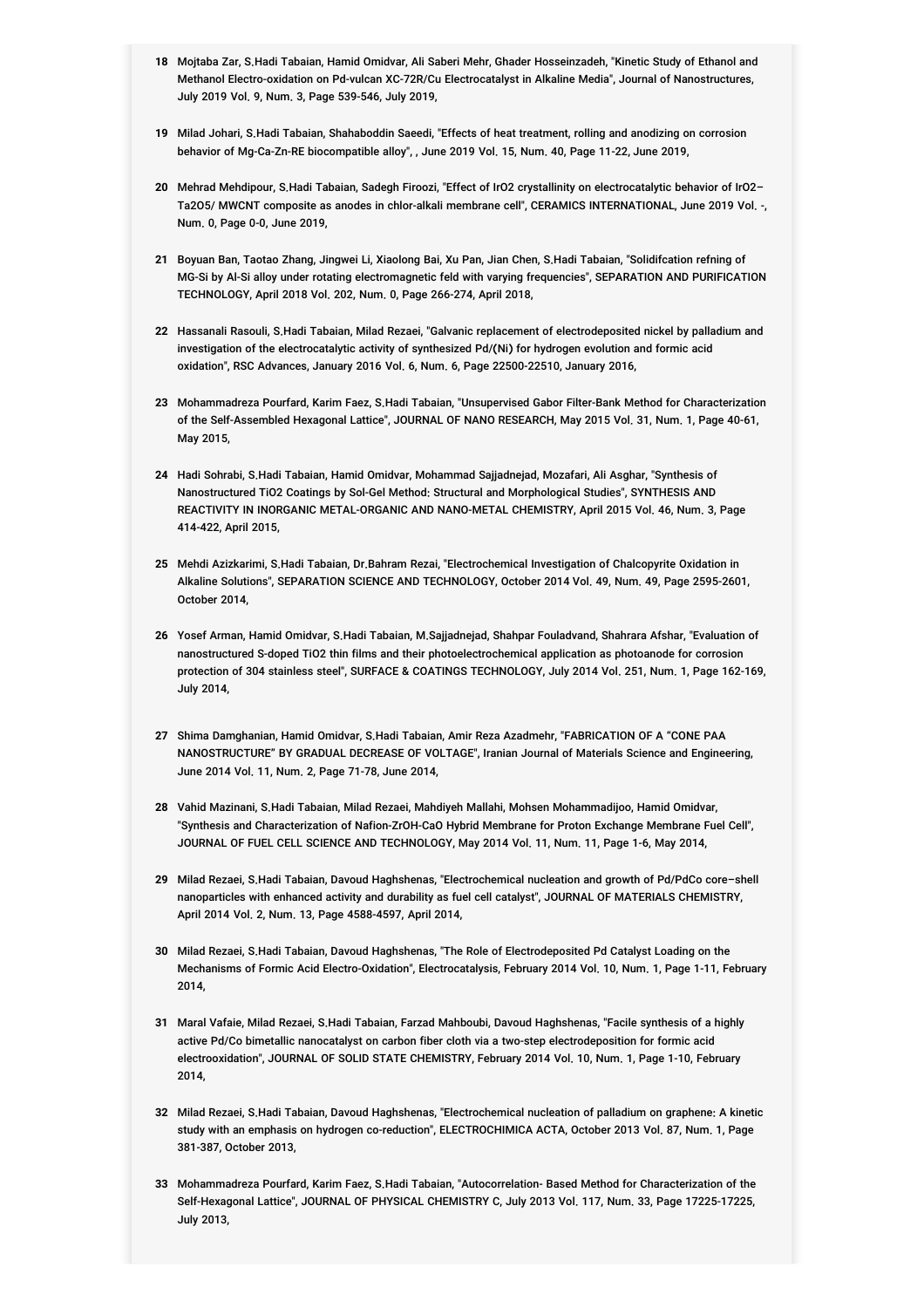- **34** Nafiseh Hassanzadeh Yazdi, Hamid Omidvar, Mojtaba Pourbafrani, S.Hadi Tabaian, "Infuence of Anodizing Parameters on Pore Diameter of Anodic Aluminium Oxide (AAO) Films Using Taguchi Design", ARABIAN JOURNAL FOR SCIENCE AND ENGINEERING, June 2013 Vol. 38, Num. 38, Page 1305-1312, June 2013,
- **35** Milad Rezaei, S.Hadi Tabaian, Haghshenas, "A kinetic description of Pd electrodeposition under mixed control of charge transfer and diffusion", JOURNAL OF ELECTROANALYTICAL CHEMISTRY, November 2012 Vol. 687, Num. 1, Page 95-101, November 2012,
- **36** Nafiseh Hassanzadeh Yazdi, Hamid Omidvar, S.Hadi Tabaian, "The Effect of Gradual Varying of Anodizing Voltage on the Morphology of Alumina Nanochannels", Nanoscience and Nanotechnology Letters, August 2012 Vol. 4, Num. 0, Page 553-558, August 2012,
- **37** Mohammad Hosein Rahimi, S.Hadi Tabaian, Pirooz Marashi, Shahyar Saramad, Mohsen Arab, Ali Hemasian, "Heat treatment of aluminum in preparing porous anodic alumina templates", MICRO & NANO LETTERS, February 2012 Vol. 7, Num. 2, Page 125-129, February 2012,
- **38** Nafiseh Hassanzadeh Yazdi, Hamid Omidvar, S.Hadi Tabaian, "Chemical synthesis of high density and long polypyrrole nanowire arrays using alumina membrane and their hydrogen sensing properties", SUPERLATTICES AND MICROSTRUCTURES, December 2011 Vol. 1, Num. 1, Page 1-1, December 2011,
- **39** Aida Hosseinian, S.M.Hadavi, Hamid Omidvar, S.Hadi Tabaian, "Atmospheric Corrosion and Tarnishing of Pd-Ag Alloy (Using Taguchi Design of Experiment(", , December 2011 Vol. 1, Num. 2, Page 41-51, December 2011,
- **40** Milad Rezaei, S.Hadi Tabaian, Davoud Fatmehsari Haghshenas, "Nucleation and growth of Pd nanoparticles during electrocrystallization on pencil graphite", ELECTROCHIMICA ACTA, November 2011 Vol. 59, Num. 59, Page 360-366, November 2011,
- **41** Farshid Soltanzadeh, S.Hadi Tabaian, "Thermodynamic investigation of copper refinement from lead impurities by thermal methods", , June 2011 Vol. 14, Num. 0, Page 22-27, June 2011,
- **42** Mehdi Azizkarimi, S.Hadi Tabaian, Dr.Bahram Rezai, "Investigation of electrochemical behaviour of chalcopyrite in alkaline solution in pH9.2", Metallurgical engineering, June 2010 Vol. 13, Num. 38, Page 0-0, June 2010,
- **43** Iman Farah Bakhsh, S.Hadi Tabaian, "Production of nano leaded brass alloy by oxide materials", Advanced Materials Research, December 2009 Vol. 0, Num. 0, Page 0-0, December 2009,
- **44** Mohammad Hosein Rahimi, Shahyar Saramad, S.Hadi Tabaian, Pirooz Marashi, , [en-name N/A], "Study the effect of striping in two-step anodizing process on pore arrangement of nano-porous alumina", Applied Surface Science, October 2009 Vol. 256, Num. 12, Page 0-0, October 2009,
- **45** Mahdi Mohajeri, [en-name N/A], Mohammad Mahdi Hasani Sadrabadi, Erfan Dashti Moghadam, S.Hadi Tabaian, "Nanoscale Membrane Based on Filled Nanoporous Anodic Alumina With Porotn-Conducting Polymer for Fuel Cell Applications:Primary Morphological E", , January 2009 Vol. 0, Num. 25, Page 0-0, January 2009,
- **46** Mohammad Hosein Rahimi, S.Hadi Tabaian, Pirooz Marashi, [en-name N/A], [en-name N/A], Shahyar Saramad, Ahmad Ramezani, "The Effect of Aluminum Electropolishing on Nano-Pores Arrangement in Anodic Alumina Membranes", INTERNATIONAL JOURNAL OF MODERN PHYSICS B, May 2008 Vol. , Num. 0, Page 0-0, May 2008,
- **47** T. Tamagawa, S.Hadi Tabaian, N.X. Fu, M. Kobayashi, I. Iwasaki, "Extraction of copper from chalcopyrite concentrates without sulfuric acid generation via chlorination part 1:Gaseous chlorination of sulfide concentrates", Minerals and Metallurgical Processing, November 2000 Vol. , Num. 17, Page 0-0, November 2000,
- **48** S.Hadi Tabaian, Masafumi Maeda, Takashi . Ikeda, Yashihito. Ogasawara, "Thermodynamic study of molten si-Ti binary alloys", , April 2000 Vol. , Num. 19, Page 0-0, April 2000,
- **49** Yashihito. Ogasawara, S.Hadi Tabaian, Masafumi Maeda, "Rates of Evaporation in a Vaccum in Liquid Ni-Ti Alloys", ISIJ International, December 1998 Vol. , Num. 38, Page 0-0, December 1998,
- **50** S.Hadi Tabaian, Kazuki Morita, Nobuo Sano, "Equilibria between silica saturated MnO-SiO2-TiO x slag and Mn-Si-Ti Melt", , October 1996 Vol. , Num. 36, Page 0-0, October 1996,

Conference Papers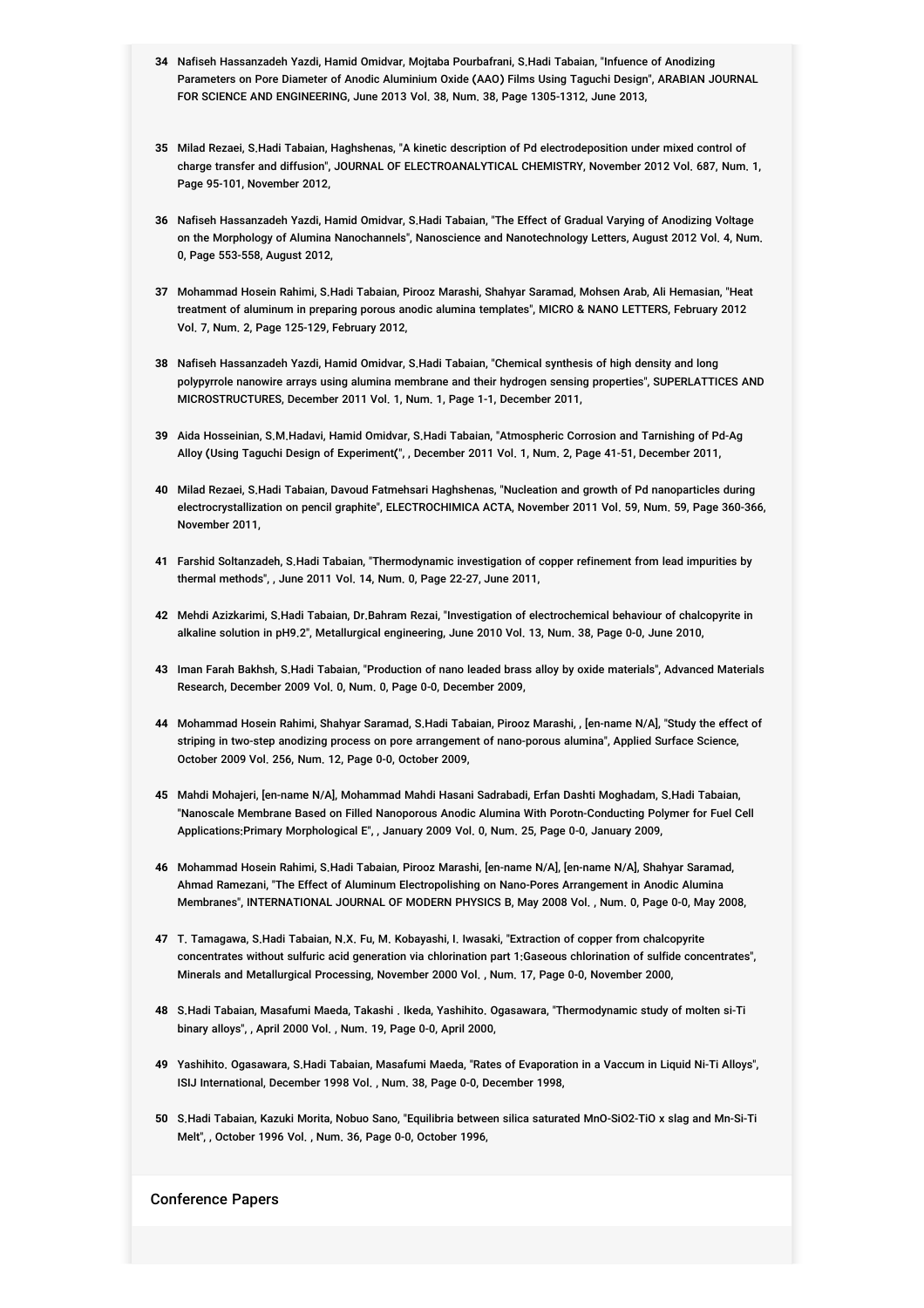#### **Portal Records**

- **1** Farzad Firouzi, S.Hadi Tabaian, "Optimizing the Oxi-chlorination Leaching Process of Stibnite by Ozone ", 8th International Conference on Materials Engineering and Metallurgy, October 2019
- **2** Zhina Razaghi, S.Hadi Tabaian, Milad Rezaei, "Corrosion behavior of Cr-Ni electrodeposited in HBF4 environment ", Iran international conference on materials and metallurgical engineering, October 2018
- **3** Maryam Ebrahimpour, S.Hadi Tabaian, "study of anodized titanium structures in organic and aqueous solutions ", 6th International Conference on Materials and Metallurgical Engineering, October 2017
- **4** Nooshin Goodarzi, S.Hadi Tabaian, Milad Rezaei, "Generating Platinum Resistant Coating with Electrodeposition Method and investigation its Behavior ", 6th international conference on materials engineering and metallurgy, October 2017
- **5** Seyed Mohammad Saleh Ameri, S.Hadi Tabaian, Davoud Haghshenas, "Chemical Processing of Celestine; Calcium Removal from Celestine ", 5th International Conference on Materials Engineering & Metallurgy, November 2016
- **6** Hassanali Rasouli, S.Hadi Tabaian, "Galvanic replacement of nickel thin film by palladium ions and electrocatalytic behavior of obtained dendritic nanostructures ", 6th International Conference on Nanostructures (ICNS6), March 2016
- **7** Arman Kariznoee, S.Hadi Tabaian, "Synthesis methods of nickel oxide nanoparticles ", The conference on nanosciences and nanotechnology, October 2014
- **8** Sayid Mohammad Ali Tayebzadeh, S.Hadi Tabaian, Khalil Ranjbar, Gholamhossein Tavakkoli, "Synthesis and functional assessment of doped TiO2 photo-anode for cathodic protection of steel ", 15th corrosion congress, October 2014
- **9** Maryam Nikkhah Ravari, S.Hadi Tabaian, Milad Rezaei, "Synthesis and characterization of Pt/graphene sheet nanocomposite and its electrocatalytic activities for methanol oxidation ", Ultrafine Grained and Nanostructured Materials, November 2013
- **10** Hadi Sohrabi, S.Hadi Tabaian, Hamid Omidvar, "The effect of photo catalytic parameters on methylene blue destruction by TiO2 composite nano layer ", The First International and The 6th Joint Conference of Iranian Metallurgical Engineering Society and Iranian Foundrymens Society, November 2012
- **11** Aida Hosseinian, Hamid Omidvar, S.Hadi Tabaian, "Simulation of atmospheric corrosion of Ag Pd alloys in sulfur containing gases using Factsage software ", 13th national congress of corrosion, May 2012
- **12** Salar Sedighi, Milad Rezaei, S.Hadi Tabaian, "A Study on the methanol electrooxidation on Pd nanoparticles ", 4th International Conference on Nanostructures-ICNS4, March 2012
- **13** Hadi Sohrabi, S.Hadi Tabaian, Hamid Omidvar, "Homogeneity and photocatalytic properties of titanium oxide films produced from different sols ", (Ultrafine Grained and Nanostructured Materials (UFGNSM11, November 2011
- **14** Nafiseh Hassanzadeh Yazdi, Hamid Omidvar, S.Hadi Tabaian, "Chemical polymerization of pyrrole inside the nanopores of alumina membrane ", 5th Joint Congress of Iranian Metallurgical Engineering Society & Iranian Foundrymens Society, October 2011
- **15** Hamid Omidvar, Nafiseh Hassanzadeh Yazdi, S.Hadi Tabaian, "Chemical template synthesis of polypyrrole nanowire arrays and their hydrogen gas sensing properties ", 32nd International Conference on Solution Chemistry, August 2011
- **16** Nafiseh Hassanzadeh Yazdi, Hamid Omidvar, S.Hadi Tabaian, "A Comparison between the Morphology of Chemical and Electrochemical Template Synthesized Polypyrrole Nanowires ", 32nd International Conference on Solution Chemistry, August 2011
- **17** Aida Hosseinian, Hamid Omidvar, S.Hadi Tabaian, S. M. M. Hadavi, "The effect of Cu addition on atmospheric corrosion of Pd-Ag Alloys using Taguchi DOE ", The First National Conference of Copper, May 2011
- **18** Nafiseh Hassanzadeh Yazdi, Hamid Omidvar, S.Hadi Tabaian, Ali Dehghanian Nasiri, "Electrochemical and chemical detachment of anodic alumina from aluminium substrate ", 1st National Conference of Membrane, February 2011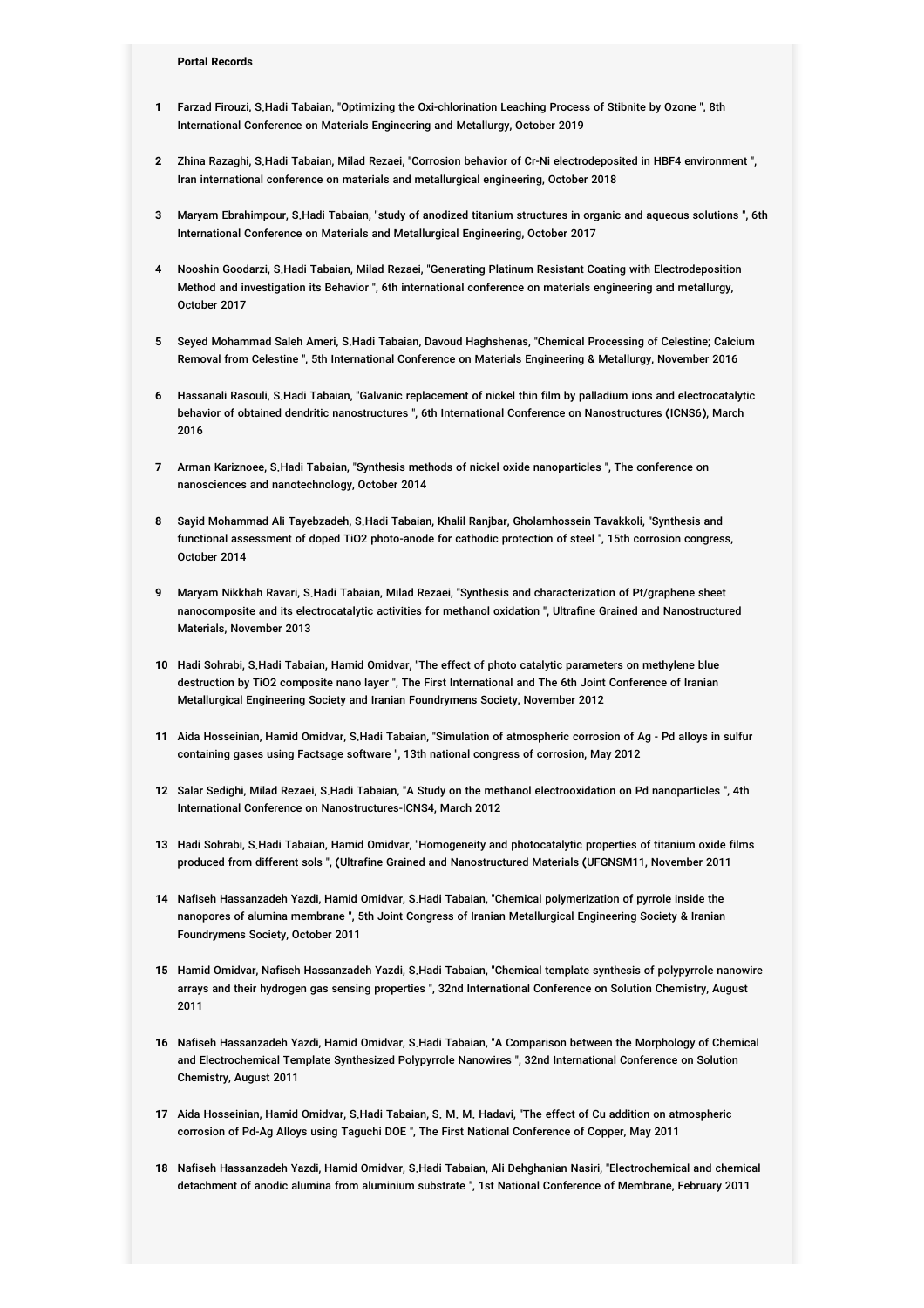- **19** Nafiseh Hassanzadeh Yazdi, Hamid Omidvar, S.Hadi Tabaian, Ali Dehghanian Nasiri, Reza Abbas Zadeh, "The effect of polymerization time on template-synthesized polypyrrole nanowires ", 1st National Conference of Nano Science & Nano Technology, February 2011
- **20** Nafiseh Hassanzadeh Yazdi, Hamid Omidvar, S.Hadi Tabaian, "Synthesis of Polypyrrole Nanowires in the Nanoporous Anodic Alumina Template ", 1st National Conference of Nano Science & Nano Technology, February 2011
- **21** Ali Dehghanian Nasiri, S.Hadi Tabaian, Hamid Omidvar, Reza Abbas Zadeh, Nafiseh Hassanzadeh Yazdi, "Synthesis of titanium oxide nano-wire in nano-porous alumina template ", 1st National Conference of Nano Science & Nano Technology, February 2011
- **22** Ali Dehghanian Nasiri, Reza Abbas Zadeh, S.Hadi Tabaian, Hamid Omidvar, Nafiseh Hassanzadeh Yazdi, "Effect of phosphoric acic and methanol addition on AAO structure and pore diameter ", , November 2010
- **23** Farshid Soltanzadeh, S.Hadi Tabaian, "Thermodynamic investigation of copper refiningt from lead impurities by thermal methods ", 14th annual congress of Iranian metallurgical engineering society, November 2010
- **24** Mahdi Mohajeri, S.Hadi Tabaian, Hamid Omidvar, Mohammad Ahmadi Daryakenari, "Nonporous Anodic Alumina Membrane Fabricated With Low Purity Material for Use in Commercial Application ", 2nd International Conference onUltrafine Grained and Nanostructured Materials, November 2009
- **25** Mahdi Mohajeri, S.Hadi Tabaian, Hamid Omidvar, Mohammad Ahmadi Daryakenari, "Fabrication Nanocomposite Membrane by nanoporous anodic alumina substrate that filled with conductive polymer for use in H2/O2 Fuel cell ", 2nd International Conference on Ultrafine Grained and Nanostructured Materials, November 2009
- **26** Mehdi Azizkarimi, S.Hadi Tabaian, "Evaluation of chalcopyrite electrochemical behavior using Eh-pH diagrams ", 13th annual conference of the iranian metallurgical engineering conference, November 2009
- **27** Mahdi Mohajeri, Hamid Omidvar, Mohammad Mahdi Hasani-Sadrabadi, S.Hadi Tabaian, Mehdi Alfi, "Nanoscale Membrane Based on Filled nanoporous anodic alumina with polymeric nano composite for H2/O2 fuel cell ", 216TH MEETING OF THE ELECTROCHEMICAL SOCIETY, October 2009
- **28** Iman Farah Bakhsh, S.Hadi Tabaian, "Microstructural study of nano sized brass synthesized by mechanochemical reduction ", , May 2009
- **29** S.Hadi Tabaian, "Influence of milling time and atmosphere on the synthesis of nano leaded brass in the presence of graphite using mechanochemical method ", , November 2008
- **30** [en-name N/A], Mohammad Hossein Rahimi, S.Hadi Tabaian, Pirooz Marashi, "The effect of aluminum electropolishing on nano pores arrangement in AAMs ", International Conference on Ultrafine Grained and Nanostructured Materials, November 2008
- **31** Hamed Shokri, S.Hadi Tabaian,, "Zirconium and hafnium separation by applying electric field on liquid membrane ", 12th annual congress of Iranian metallurgical engineering society, November 2008
- **32** Mohammad Ahmadi Daryakenari, S.Hadi Tabaian, [en-name N/A], "Effect of voltage parameter on pore structure and thickness of anodic alumina memberane ", , November 2008
- **33** Ashraf Ghandchi, S.Hadi Tabaian, "Cobalt recovery from superalloy scraps using reverse pulse electrolysis and Taguchi experimental Design ", , November 2008
- **34** Mehdi Irannajad, Mehdi Montajam, Mohammad Mehdi Salari Rad, S.Hadi Tabaian, "Ilmenite concentrate upgrading by slagging ", The 2nd International Symposium on Pyrometallurgy, March 2008
- **35** Mohammad Hosein Rahimi, S.Hadi Tabaian, Pirooz Marashi, "Effect of oxide removing time between anodizing steps on final ordering of AAO ", 3rd Nanotechnology Student Conference, February 2008
- **36** , S.Hadi Tabaian, Pirooz Marashi, Shahyar Saramad, "The effect of aluminum electropolishing on nano-pores arrangement in Anodic Alumina Membranes ", International Conference on Ultrafine Grained and Nanostructured Materials, November 2007
- **37** Hasan Esmaili, S.Hadi Tabaian, "Estimating the required Al-Si-Mn deoxidizers for steel deoxidizing ", , February 2007
- **38** I. Iwasaki, N.X. Fu, S.Hadi Tabaian, "Low Temperature Gaseous Chlorination for Sulphur Oxide Free Extraction of Copper from Chalcopyrite Concentrates ", 32 nd Annual Hydrometallurgy Meeting, January 2002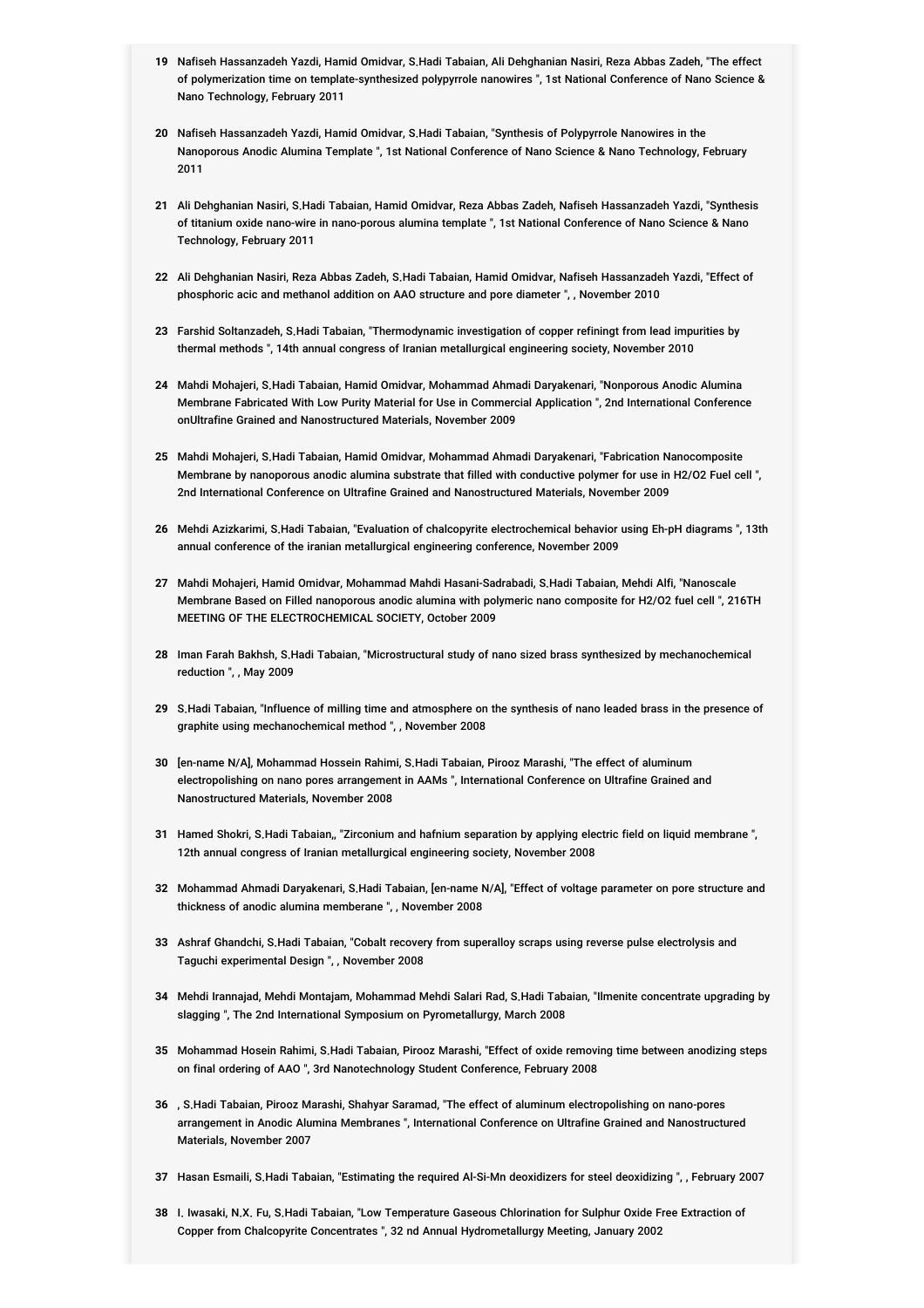**39** Ehsan Sabet.Ghadam.Haghighi, Andisheh Tavakkoly, Mahdi Amini, [en-name N/A], S.Hadi Tabaian, "Theoretical principles and experimental parameters of gray iron purification ", , March 2000

# Taught Courses

| #                         | <b>Course title</b>                                                                                                       | <b>Description</b>                                                                                                                                                                                               |                                                                               | <b>Headlines Date</b> |                |
|---------------------------|---------------------------------------------------------------------------------------------------------------------------|------------------------------------------------------------------------------------------------------------------------------------------------------------------------------------------------------------------|-------------------------------------------------------------------------------|-----------------------|----------------|
| 1                         | Oxidation and<br><b>Hot Corrosion</b>                                                                                     |                                                                                                                                                                                                                  |                                                                               | ℰ                     | Spring<br>2022 |
| $\mathbf{2}$              | <b>Non-Ferrous</b><br><b>Metal Production</b>                                                                             |                                                                                                                                                                                                                  | Learning about highly used non-ferrous metals and their extraction methods    | $\mathcal{C}$         | Spring<br>2022 |
| 3                         | Principles of<br>Metal<br>Production(I)                                                                                   | 1-Introduction to pyrometallurgical and Hydrometallurgical Processes for<br>Production, Refining and Recycling of Metals and Metal Compounds, 2-<br>Introduction to Metal Production Techniques                  |                                                                               | ℰ                     | Spring<br>2022 |
| 4                         | Theory of<br>Pyrometallurgical<br><b>Processes</b>                                                                        | Getting Familiar with high temperature routes for metal production                                                                                                                                               |                                                                               |                       | Fall<br>2021   |
| 5                         | Advance<br>Thermodynamics<br>(Corrosion)                                                                                  | and corrosion                                                                                                                                                                                                    | Introduction to materials thermodynamics and its relation to electrochemistry | $\mathscr{E}$         | Fall<br>2021   |
| 6                         | Advanced<br>Thermodynamics<br>of Materials                                                                                | Phase equilibrium and thermodynamics bases                                                                                                                                                                       |                                                                               | ℰ                     | Fall<br>2021   |
| 7                         | Principles of<br>Metal<br>Production(I)                                                                                   | $\mathcal{C}$<br>1-Introduction to pyrometallurgical and Hydrometallurgical Processes for<br>Production, Refining and Recycling of Metals and Metal Compounds, 2-<br>Introduction to Metal Production Techniques |                                                                               |                       | Spring<br>2021 |
| 8                         | Oxidation and<br><b>Hot Corrosion</b>                                                                                     |                                                                                                                                                                                                                  |                                                                               | ℰ                     | Spring<br>2021 |
| 9                         | ℱ<br>Learning about highly used non-ferrous metals and their extraction methods<br>Non-Ferrous<br><b>Metal Production</b> |                                                                                                                                                                                                                  |                                                                               |                       | Spring<br>2021 |
|                           | 10 Advanced<br>Thermodynamics                                                                                             | k                                                                                                                                                                                                                |                                                                               | ℰ                     | Spring<br>2021 |
| <b>Inventions/Patents</b> |                                                                                                                           |                                                                                                                                                                                                                  |                                                                               |                       |                |
|                           | # Invention title                                                                                                         |                                                                                                                                                                                                                  | Reg.<br>Country contributers Reg. date<br>number                              |                       | Exp. date      |
|                           | setup                                                                                                                     | 1 Design and fabrication of atmospheric corrosion test                                                                                                                                                           | 65616                                                                         | 2010/07/1 -           |                |
|                           | <b>PEMFC</b> membrane                                                                                                     | 2 Fabrication of AAM with commercial aluminum for                                                                                                                                                                | 38801382                                                                      | 2009/04/1 2029/04/1   |                |